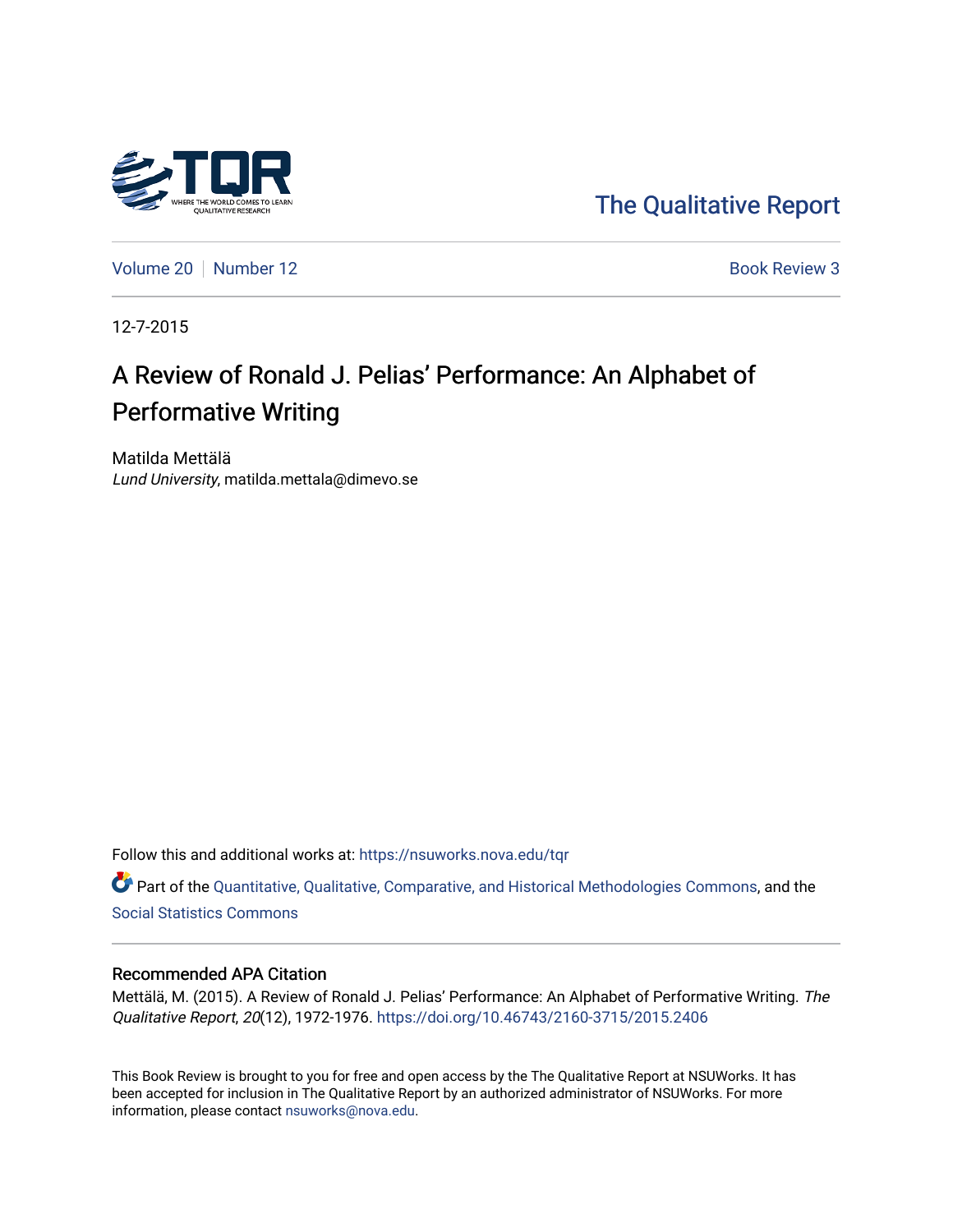

# A Review of Ronald J. Pelias' Performance: An Alphabet of Performative Writing

### Abstract

This book explores performance in everyday life through performative writing. It offers us an opportunity to examine how people act and react in society based on a constructivist view, which acknowledges multiple realities and truths. The book has several potential audiences as it can serve as a methods book for those who seek to study and write about performative writing as well as to all those who seek to understand human experiences from a different and non-traditional view.

### Keywords

Performance, Performative Writing, Research Methods, Theatre

### Creative Commons License



This work is licensed under a [Creative Commons Attribution-Noncommercial-Share Alike 4.0 License](https://creativecommons.org/licenses/by-nc-sa/4.0/).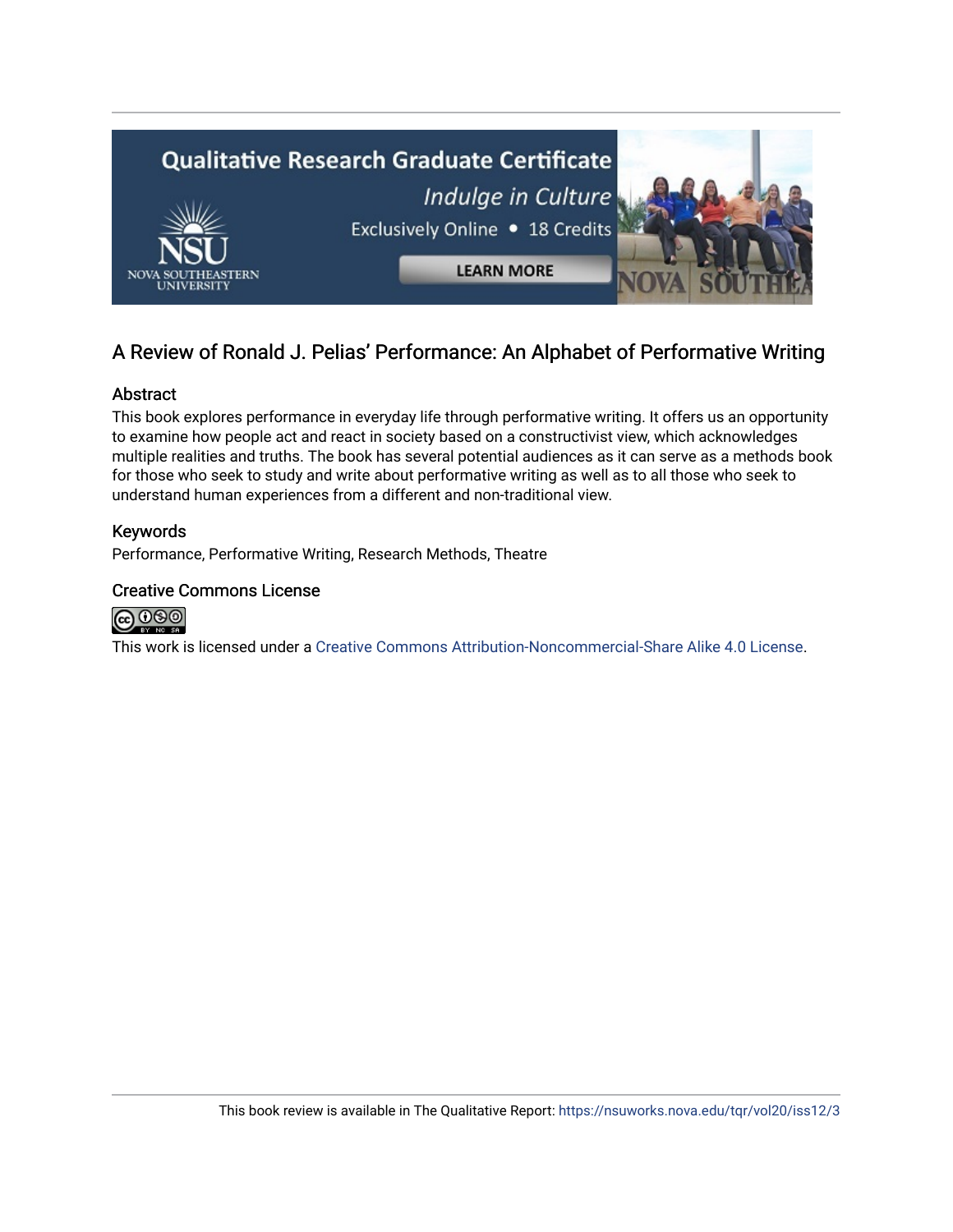

# **A Review of Ronald J. Pelias'**  *Performance: An Alphabet of Performative Writing*

Matilda Mettälä Lund University, Lund, Sweden

*This book explores performance in everyday life through performative writing. It offers us an opportunity to examine how people act and react in society based on a constructivist view, which acknowledges multiple realities and truths. The book has several potential audiences as it can serve as a methods book for those who seek to study and write about performative writing as well as to all those who seek to understand human experiences from a different and non-traditional view. Keywords: Performance, Performative Writing, Research Methods, Theatre*

Last January (2015) at the Qualitative Report Sixth Annual Conference, I came across a book. The cover with its title captured my curiosity it said with big letters *Performance.* I read the back cover which says; "a series of short pieces that approach performance from multiple perspectives and various compositional strategies." This line caught my attention even more as it resonates so well with my way of being and working as a music teacher and a performing artist. And so I decided to read it.

In the early 60s Erving Goffman suggested that everyday life is like putting on a performance. Whether through our appearance, interactions or dialogues we perform in a way to ourselves and to others of our place within our social group. Meaning, through our performances we seek to emphasize and communicate our identities in society (Goffman, 1990). In *Performance: An Alphabet of Performative Writing*, Ronald J. Pelias lists several points to what performance is, amongst some points he states performance is; nothing more than a struggle for visibility, an act, an identity on parade, articulated choice, an invitation for empathic engagement, and shapes experiences into the knowable and a sense-making (p. 192- 194). And so, as performance "is nothing more than an opportunity to look" (p. 191) Pelias offers us an opportunity to examine how people act and react in society with all its intricacies by exploring performances in everyday life and gain insights from various outlooks.

The arts provide means for sharing and representing the deepest forms of human communication, not merely as a monologue but as a manifest through the obedient responses of a material. I believe that artistically crafted forms can convey experiences that are at once moving, touching, and valuable (Eisner, 2002). Art is nature transformed by entering into new relationships where it evokes emotional responses and so a work of art tells something to those who enjoy it about the nature of their own experience of the world (Dewey, 1934/2005). This is precisely what Pelias does in his book, he takes us on a knowledgeable and emotional journey, where the complexities in life are not categorized, divided or translated to numbers but are portrayed simply as lived experiences as we know them through performative writing which is based on a constructivist view and acknowledges multiple realities and truths. Thus, writing a book then is a work of art since writing has a creating process and takes place in a context, it has a structure, a habit, and a discipline just like a musical piece or a performance piece; with the aim to communicate and generate emotional responses by entering a relationship with the audience or the reader. I also agree that when we write we locate ourselves within a huge conversation with everyone else, we are also engaged in the construction of ways in which we are asking to be seen (Freeman, 2015). Something Pelias clearly illustrates as he invites the reader to be part of his creation, and comments "we should be in this together" (p.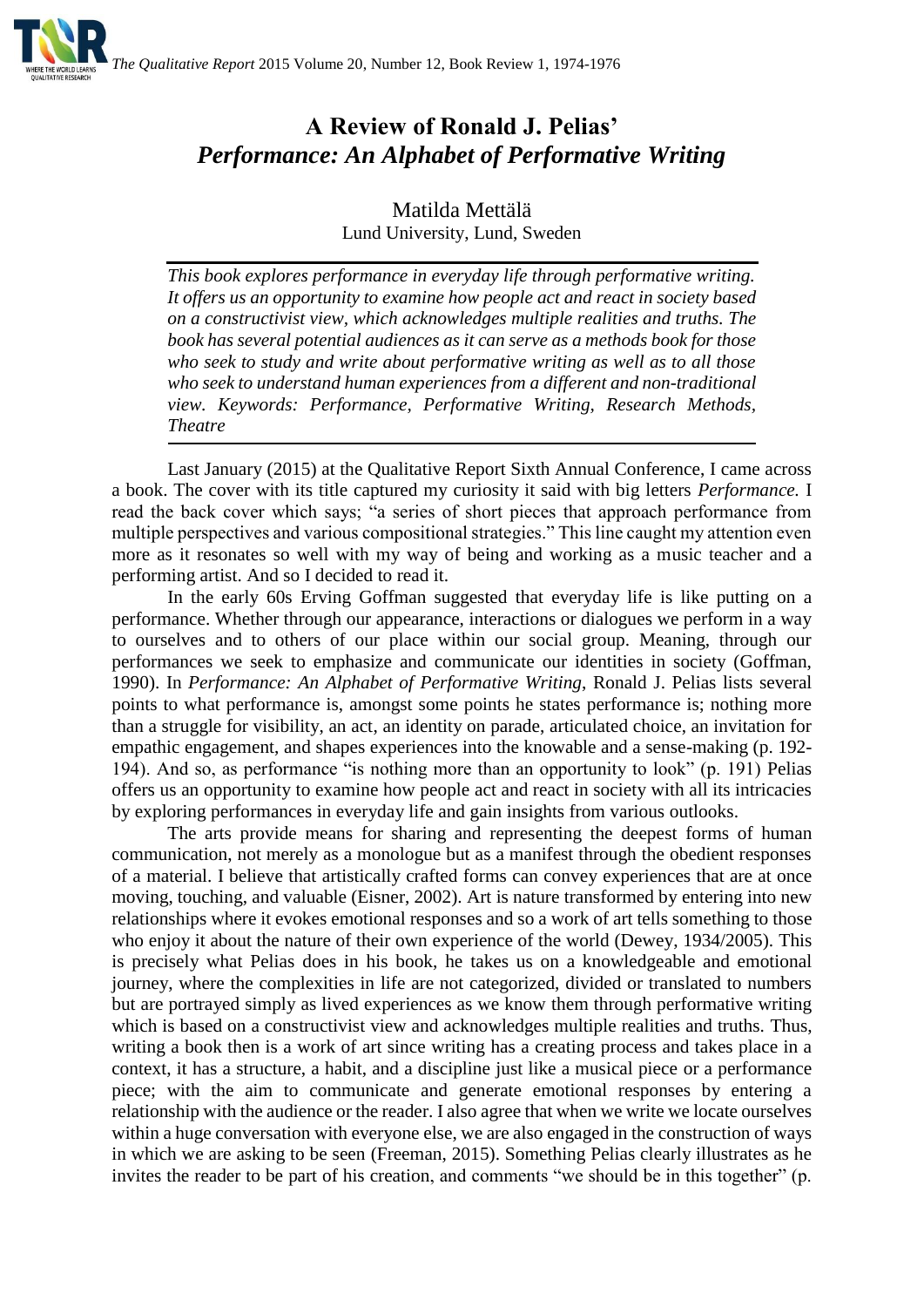21). Thus he approaches the reader from a relational perspective as he also asks the reader to attend not only to what he says, but how he says it (p. 20).

Amongst many interesting and moving pieces there is one I want to highlight where Pelias expresses that the story he is about to tell is in slightly altered form which is not that unusual with performances of personal narratives and auto- ethnographic research. So he examines what is often kept private and how the "self" is often constructed in a positive light, even when revealing its most negative aspects (p. 33). A view which reminds me of John Freeman's description of how our acts of communications will always be constructed, and how we present/perform versions of our selves; articulating ideas through our experiences which leads to a form of communication that is offered as being genuine and authentic (2015).

The book can be read in sequences as it is organized in an alphabetic order and designed from multiple approaches towards the relational perspective with dialogues, personal narrations and other performances. Some pieces are grouped together under central themes or topics. Though I at first glance could not see a clear structure I soon discovered that there is a flow and a correct rhythm (Chenail, 1995) which makes the reading easy. But also because each piece and theme makes sense as each section is connected to theories and beliefs. There are multiple audiences for this book. Although the author states that it is especially relevant to those who are interested in theatre and performance studies I would say; I cannot find a reason why there shouldn't be many potential audiences for this book. It can serve as a methods book for those who seek to study and write about performative writing since Pelias has provided a variety of compositional strategies and possibilities. It could also be of interest to all those who seek to understand human experiences from a different and non-traditional perspective.

#### **References**

- Chenail, R. J. (1995). Presenting qualitative data. *The Qualitative Report*, *2*(3). Retrieved from <http://nsuworks.nova.edu/tqr/vol2/iss3/5/>
- Dewey, J. (2005). *Art as experience.* New York, NY: Perigee.
- Eisner, E. (2002). *The arts and the creation of mind.* New Haven, CT: Yale.
- Freeman, J. (2015). Trying not to lie...and failing: Autoethnography, memory, malleability. *The Qualitative Report, 20*(6), 918-929. Retrieved from <http://nsuworks.nova.edu/tqr/vol20/iss6/15/>
- Goffman, E. (1990). *The presentation of self in everyday life*. London, UK: Penguin Books Ltd.
- Pelias, R. J. (2014). *Performance: An alphabet of performative writing*. Walnut Creek, CA: Left Coast Press Inc.

#### **Author Note**

Matilda Mettälä from Malmö, Sweden, has a background as a performing artist, including a radio hit in the US. She has also been teaching music for 20 years. She earned her Master of Arts degree in Musicology from Lund University, as well as her Master in Science in Education. She runs her own business where she is employing music as a tool for the purpose of developing people and organizations. She believes that the inner resources of human beings may be developed and enriched through the kind of learning which incorporates with the individual's process of change by engaging the whole person and by means of aesthetics. Correspondence regarding this article can be addressed directly to: Matilda Mettälä at Telephone: +46 704 185999 or E-mail: Matilda.mettala@dimevo.se

Copyright 2015: Matilda Mettälä and Nova Southeastern University.